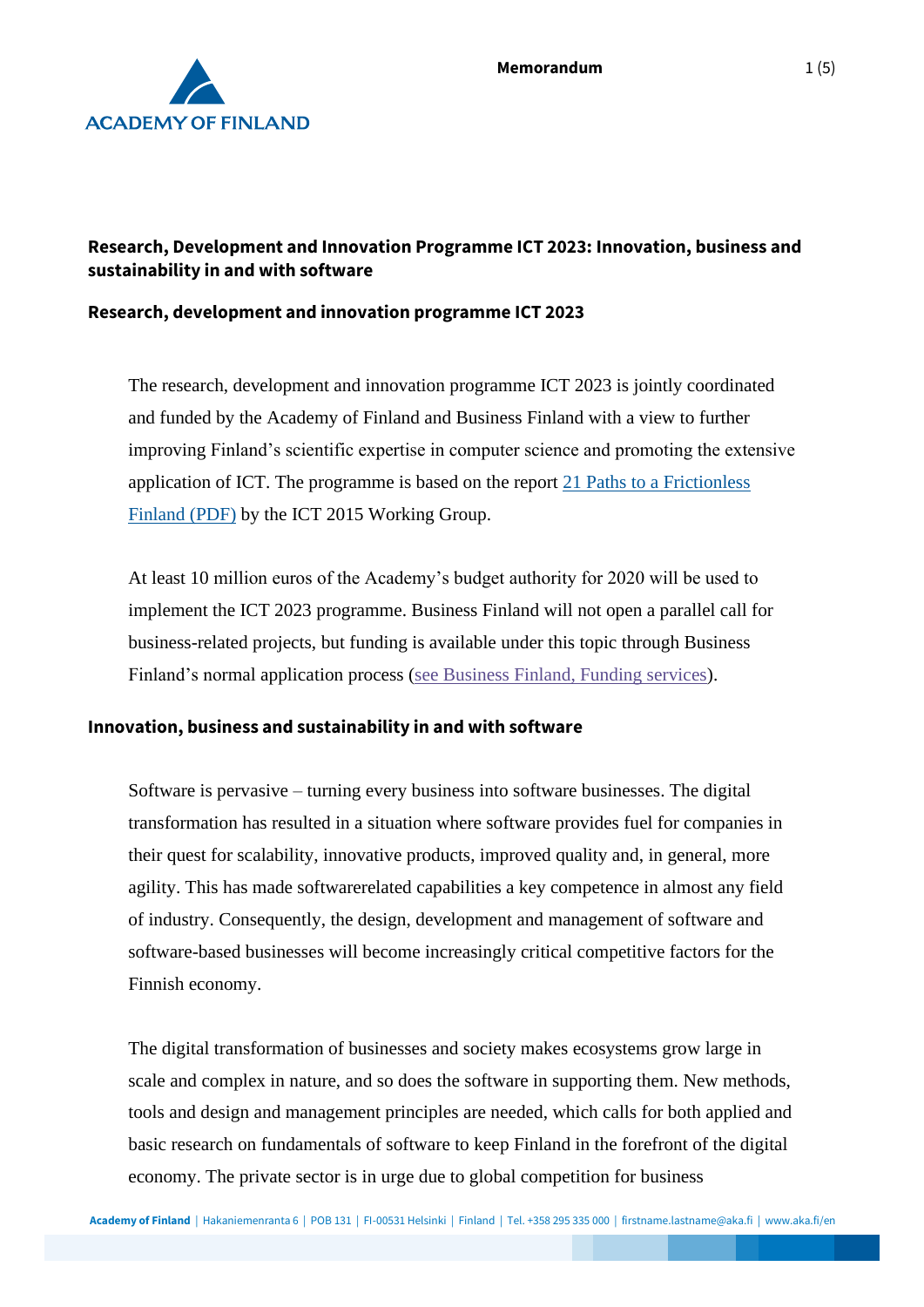

competitiveness. However, the public sector also calls for ever-increasing improvements in productivity. Software is the core catalyst in this digital transformation driving innovation, business and sustainability.

This thematic call seeks project proposals in all areas that have an impact on how software is specified, constructed, analysed, tested, validated, verified, reused and deployed. The call is interpreted widely, covering a wide spectrum of software research from practical mechanisms to theoretical underpinnings and principles. The key topics of this thematic call are:

- development, maintenance and reuse approaches and assessment methods, for example methods for specification, design, implementation, prototyping, testing, verification, validation and diagnostics
- infrastructure that supports software development, deployment, and (re)use, such as virtualisation, software runtimes, build-in security, test automation and continuous software engineering
- management of software engineering, development and operations, including organizing software engineering, scaling agile/continuous software engineering processes, managing software ecosystems, fostering innovation in software, embracing sustainability in software engineering practices.

#### **How applications are reviewed**

In making funding decisions, in addition to the Academy of Finland's general review criteria for research programmes (see Review criteria on our website), particular attention will be paid to the following issues:

- International engagement
	- o attracting top-level young, talented researchers from abroad to Finland or hiring researchers who have recently come to Finland to work on the project
	- o research visits by Finnish researchers to leading-edge foreign universities and research institutes
- Business collaboration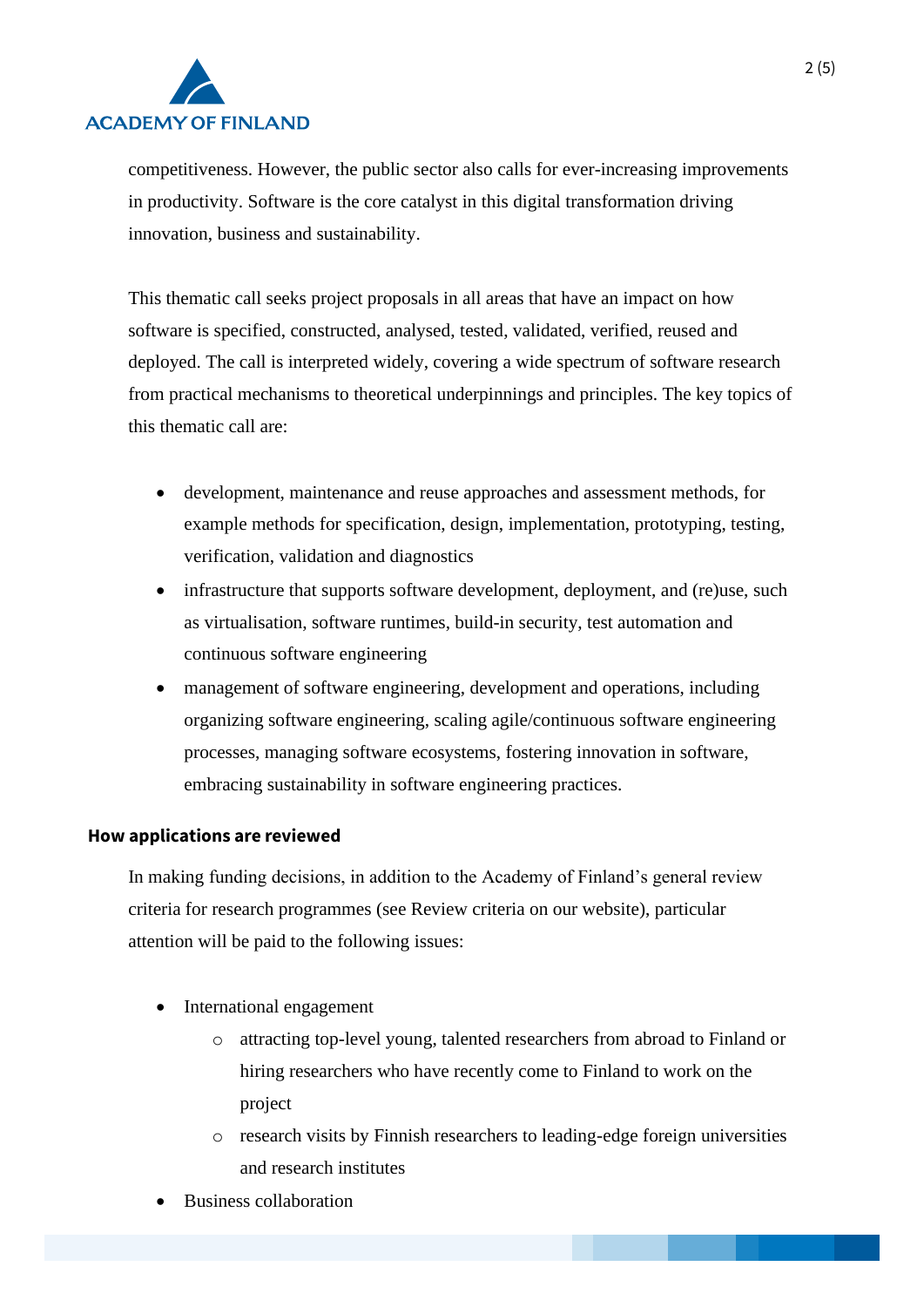

- o cooperation between universities, research institutes and business companies
- o problem-setting in research
- o application potential of results
- Intersectoral mobility of leading-edge researchers
	- o mobility from universities to business companies
	- o mobility from business companies to universities
- Use of universities' and research institutes' own resources to carry out research
	- o use of resources of the site of research and the partners
	- o level of commitment and funding contribution by the site of research.

The applications will be reviewed by an international panel of experts. The reviewers will use the Academy's review form for Academy Programme/Targeted call.

There will be two threshold ratings in the evaluation:

If an application does not receive at least rating 4 on the scale from 1 to 6 for evaluation item "Project's relevance to the programme/call, the review will be discontinued and the applicant will only receive feedback on evaluation item "Project's relevance to the programme/call".

If an application does not receive at least rating 4 on the scale from 1 to 6 for evaluation item "Scientific quality and innovativeness of research plan", the review will be discontinued and the applicant will receive feedback only on evaluation items "Project's relevance to the programme/call" and "Scientific quality and innovativeness of research plan".

#### **Consortium applications**

If the funding is applied for by a consortium, read the guidelines for consortium applications. The consortium application is submitted by the consortium PI only after all subprojects have completed their applications. The non-negotiable deadline also applies to consortia. Consortium compositions cannot be changed after the call deadline has expired. If the project involves business collaboration, see the detailed guidelines below.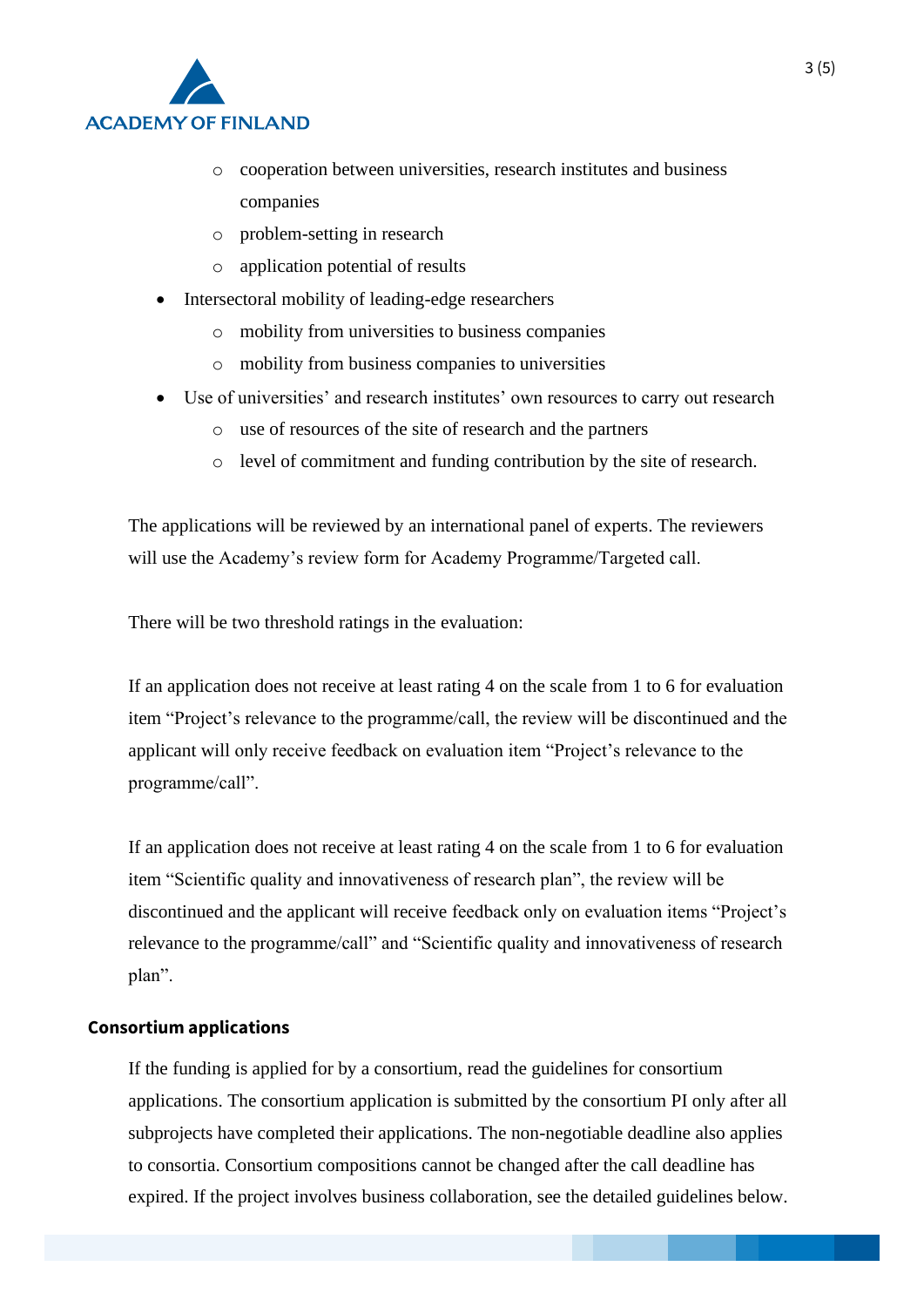

### **Business collaboration**

If the project involves business collaboration, that collaboration must be clearly indicated in the research plan. In addition, your application must also include a business collaboration plan as a separate appendix.

# **Business collaboration plan (only one plan regardless of the number of companies, no more than 3 pages):**

- List all project parties.
- Describe the collaboration as well as the management and research duties included in the project.
- Describe the mechanisms by which the project will integrate all participating organisations and individual researchers.
- Describe, if relevant, the implementation of intersectoral researcher exchange.
- Define each PI's required input to the project and justify why each party's expertise is necessary to achieve the project's objectives.
- Describe the complementary roles of the parties involved and explain which research results can be jointly utilised by the participating companies.
- Describe the application potential of the results.
- Make sure that the collaboration plan's length and details are proportional to the size of the project. The plan should be extensive enough to ensure that the project parties will work together as one whole.

In the Academy's online services, enter as consortium parties only parties that are applying for funding from the Academy.

If the project involves business collaboration, also read item 10.1 in the Academy of Finland's funding terms and conditions.

#### **Programme coordination**

The PIs of the projects are required to